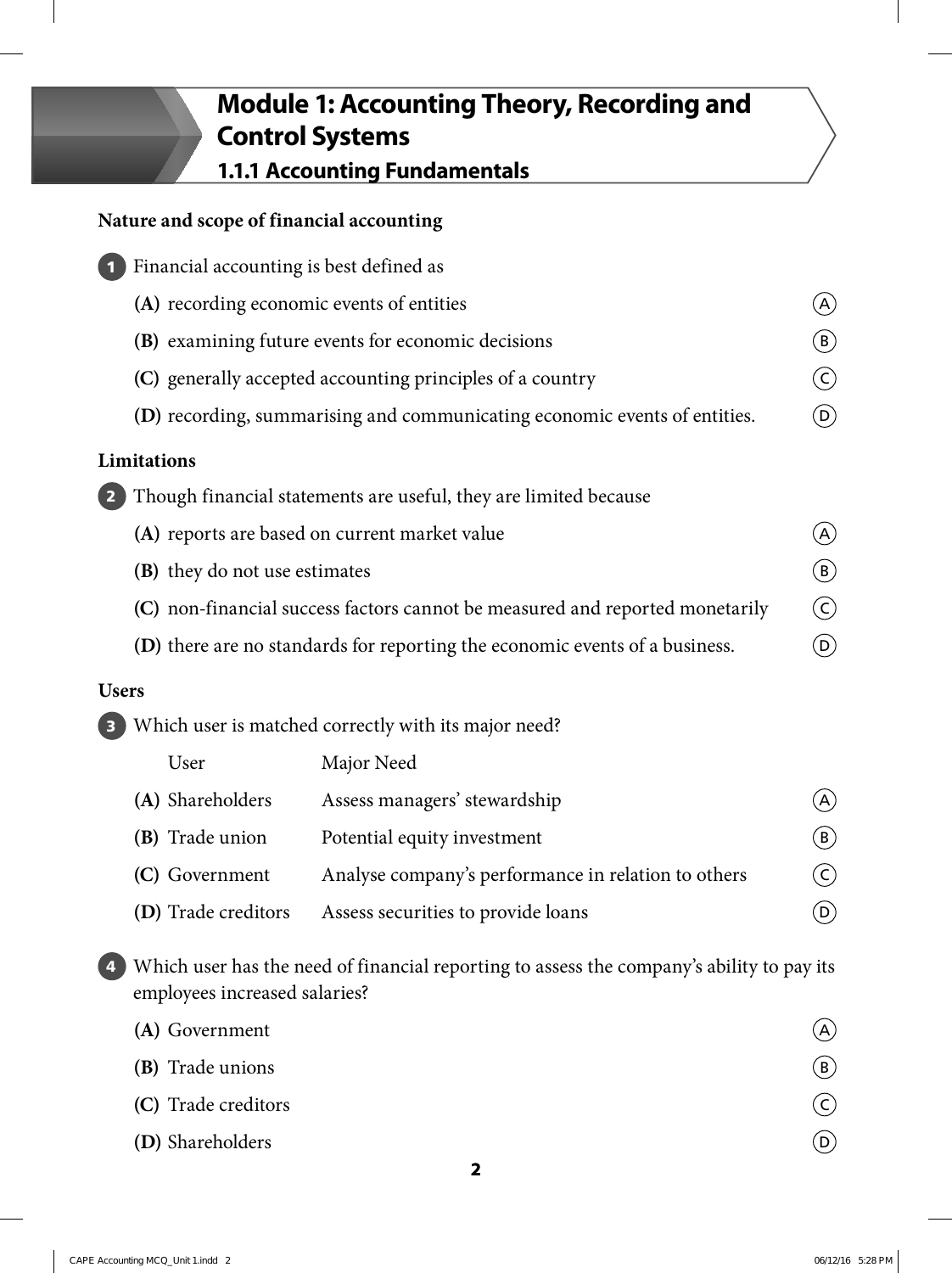#### **The accounting cycle**

Figure 1.1 refers to items **5–7**.



#### **Figure 1.1**

- **5** In Figure 1.1 above (i) represents
	- **(A)** journalising closing entries **A**
	- **(B)** preparing an adjusted trial balance  $\qquad \qquad \textcircled{\textit{B}}$
	- **(C)** preparing a trial balance C
	- **(D)** preparing financial statements.  $\qquad \qquad \textcircled{)}$

#### **6** In Figure 1.1 above (ii) represents

- **(A)** journalising closing entries **A**
- **(B)** preparing an adjusted trial balance  $\qquad \qquad \textcircled{\textit{B}}$
- **(C)** preparing a trial balance C
- **(D)** preparing financial statements.  $\qquad \qquad \textcircled{b}$

### **7** In Figure 1.1 above (iii) represents

- **(A)** journalising closing entries  $\qquad \qquad \textcircled{A}$
- **(B)** preparing an adjusted trial balance  $\qquad \qquad \textcircled{\textbf{B}}$
- **(C)** preparing a trial balance C
- **(D)** preparing financial statements.  $\qquad \qquad \textcircled{b}$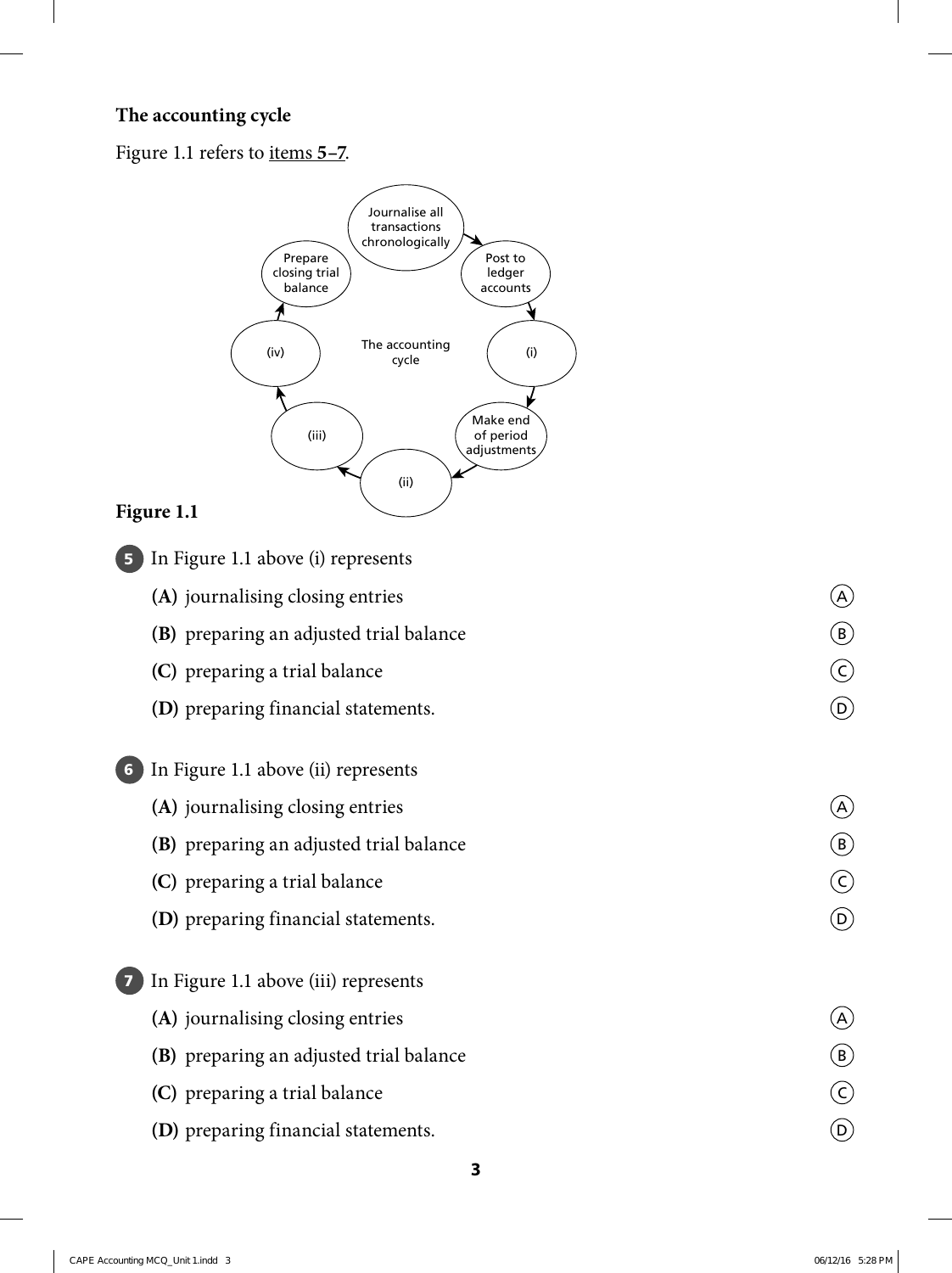# **1.1.1 Accounting Fundamentals (cont.)**

|      | Which basis of accounting is required for the preparation of general purpose<br>financial statements? |                           |
|------|-------------------------------------------------------------------------------------------------------|---------------------------|
|      | (A) Cash basis                                                                                        | $\left( A\right)$         |
|      | (B) Accrual basis                                                                                     | $\bigcirc$                |
|      | (C) Depreciation basis                                                                                | $\odot$                   |
|      | (D) LIFO basis                                                                                        | $\left(\mathsf{D}\right)$ |
|      | Which of the following groups are represented on the IASB?                                            |                           |
|      | I Academia                                                                                            |                           |
|      | <b>II</b> Auditing professionals                                                                      |                           |
|      | <b>III</b> Users of financial statements                                                              |                           |
|      | $(A)$ I and II                                                                                        |                           |
|      | (B) I and III                                                                                         | $\bigcirc$                |
|      | (C) II and III                                                                                        | $\odot$                   |
|      | $(D)$ I, II and III                                                                                   | $\left(\mathsf{D}\right)$ |
| (10) | Which steps are included in "Due Process"?                                                            |                           |
|      | I Steering Committee appointed by the IASB                                                            |                           |
|      | II Steering Committee collects IASs and IFRSs for the IASB                                            |                           |
|      | <b>III</b> The Steering Committee prepares and presents a Point Outline to the IASB                   |                           |
|      | $(A)$ I and II                                                                                        | $\bigcirc$                |
|      | (B) I and III                                                                                         | $\bigcirc$                |
|      | (C) II and III                                                                                        | $\odot$                   |
|      | (D) I, II and III                                                                                     | $\circledcirc$            |